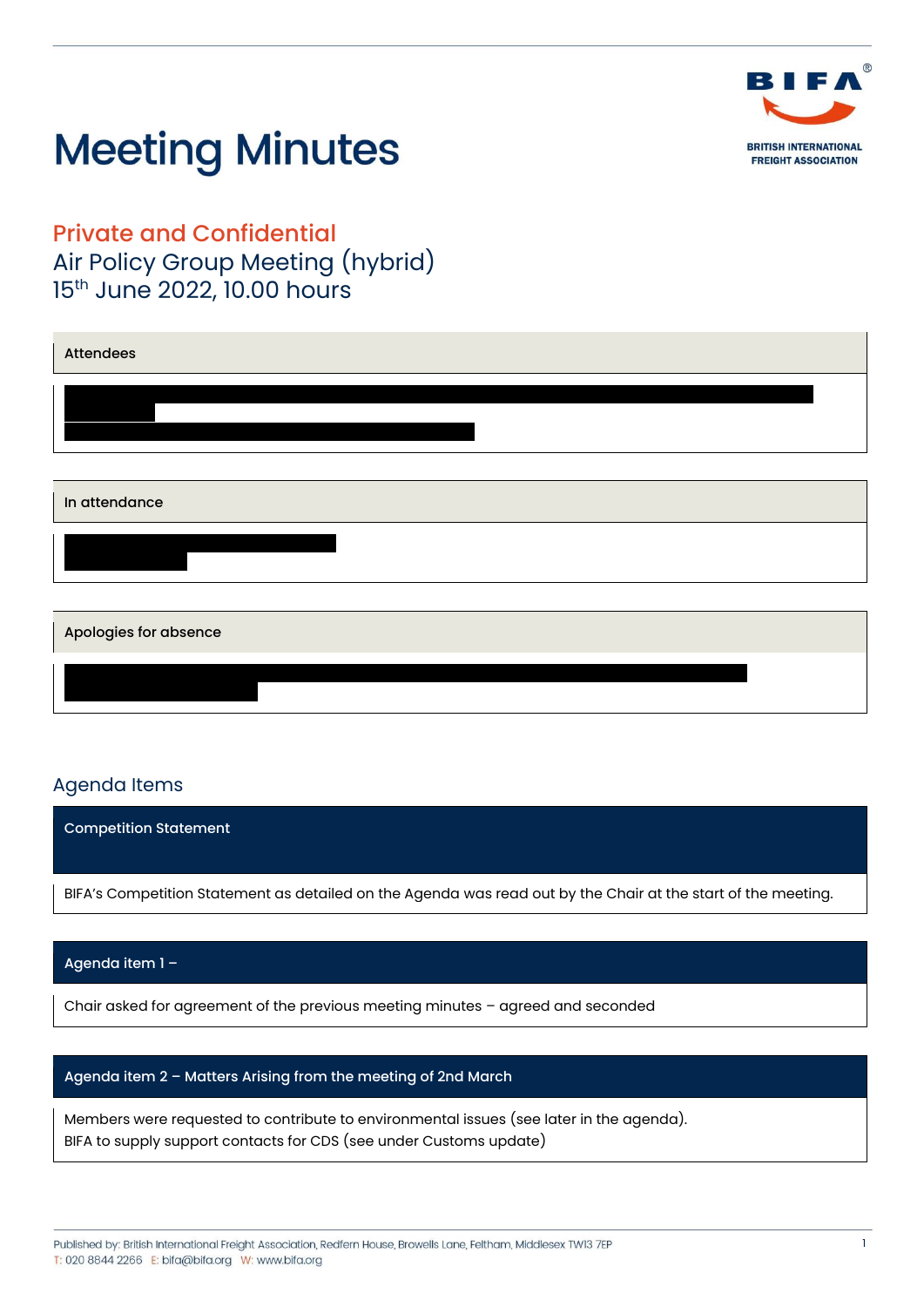

#### Agenda item 3– BIFA Training and YFN update

Please see attached presentation – Mike Jones standing in for Carl Hobbis

#### Agenda item 4 – ASM update

ASM confirmed HMRC are not delaying the start date of Imports on CDS – the September start date will go ahead.

**The secretariat asked if there was an overlap period for import entries (that still exist in CHIEF) when CDS starts. ASM would check and advise**.

#### Agenda item 5 – BIFA Customs update

#### **Government Announcement – Postponement of additional Border Controls**

The postponement of stage 3 of the BOM was announced by HMRC but all the requirements of stages 1 and 2 will remain as they are now.

There will be a target operation model, probably in Sept or Oct 2022 that will outline plans for stage 3.

The reason for the delay is probably linked to the introduction of the 'Eco System of Trust' because there is a big focus on end-to-end automated customs with validated data. Also, the lack of readiness and extra costs were considered. This delay will also allow for more focus on the implementation of CDS.

This means:

- The planned additional checks Phyto sanitary checks at BCP's will not happen, the checks will continue to be done at the destination. No further Health certificate requirements will be implemented.
- It was also noted that the BCP's that were prepared will now be put on hold and there are discussions between the Ports Association and the government because of the amount of money that has been invested in infrastructure that is now not required.
- The requirement for Safety & Security declarations on Imports from Europe will not be required from the 1 st of July.

Some members have welcomed the delay, but some are concerned because they have been implementing their own solutions, with costs and time involved. Members heard that BIFA has written to government asking for compensation for members who have invested time and money to be ready for the 1<sup>st</sup> of July because the postponement came so close to the implementation date. If there is a mechanism agreed, members will be informed but BIFA is currently waiting for a reply.

It was noted that some parties are relieved because they are not prepared for the additional work the changes would have caused.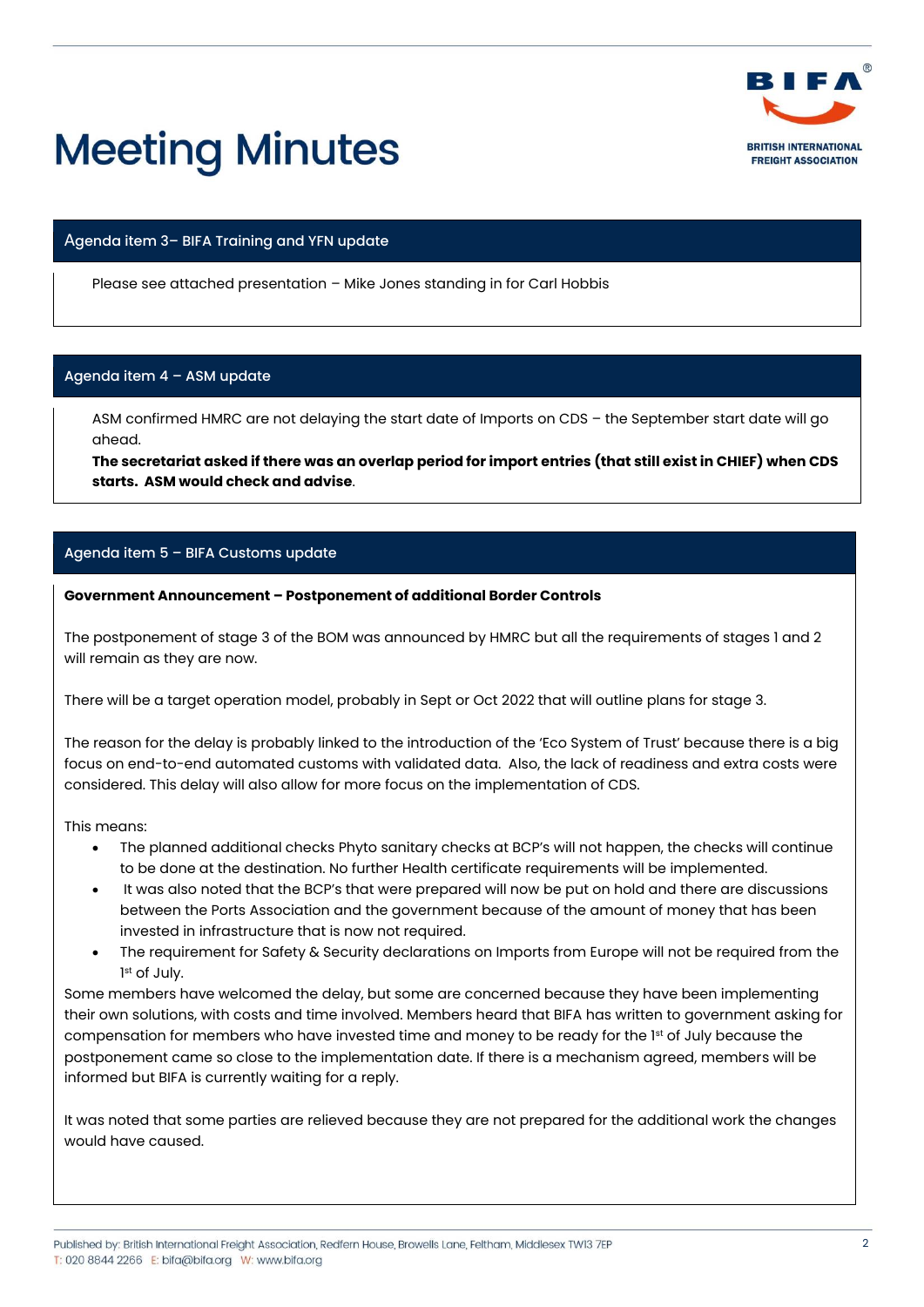

## **GVMS**

GVMS was introduced 'successfully' although there have been some downtimes in March & April.

There are still system related problems and compliance problems:

There are some problems where the TAD MRN is declared in the GMR and not the export declaration. In some cases when the export declaration is not cleared (Route 1 or Route 2) and shipments are still leaving the country. This is still a problem and HMRC are working on a solution.

There is still no official fallback procedure released. HMRC has introduced the ANGA code (Agent Notify Goods Arrival) and instructions on how to arrive goods manually through CHIEF when the system is unavailable are on the HMRC website:<https://www.gov.uk/guidance/manually-arrive-your-goods-in-the-uk>

Some BIFA members have expressed concerns that this is a 'work around' and is giving the false impression of compliance when RRS01 code is used. Approx. 30% of GVMS movements are still coming through with the ANGA code.

The dedicated GVMS IT team are looking at ways to improve the system and simplify it. Some of the suggestions are:

- Send messages to multiple recipients because in the process there are so many parties involved but currently only the GVMS user can see the messages.
- Time Log for each update within the GVMS system so you can see what happened and when.
- Add a Box for an agent reference so when hauliers are working with different companies the GMR can show a reference number
- Specific messages for example currently only 'inspection required' but additional messages such as 'inspection complete' would help.
- Suggestion of using C21s in GVMS was accepted and the option will be available from 21<sup>st</sup> of June 2022

## **HMRC Webinars – preparing to move to CDS**

BIFA arranged webinars with HMRC about the transition from CHIEF to CDS. The information was not very detailed but feedback from members has been good. The slides are available on the BIFA website: <https://www.bifa.org/media/4878810/town-hall-preparing-to-move-to-the-customs-declaration-service.pdf>

More webinars will be arranged, so BIFA are collecting questions from members to submit to the CDS team. This will allow future meetings to focus on the details of any issues concerning members. Webinars will be announced on the BIFA website and invitations will be sent out via the normal channels.

## **A member asked for assistance on issues processing carnets. Details to be supplied to BIFA and BIFA to investigate**.

## **A member asked if CDS links could be provided for trader and forwarder**

For the TRADER:

[https://www.gov.uk/government/publications/customs-declaration-service-communication-pack/trader](https://www.gov.uk/government/publications/customs-declaration-service-communication-pack/trader-checklist-moving-to-the-customs-declaration-service)[checklist-moving-to-the-customs-declaration-service](https://www.gov.uk/government/publications/customs-declaration-service-communication-pack/trader-checklist-moving-to-the-customs-declaration-service)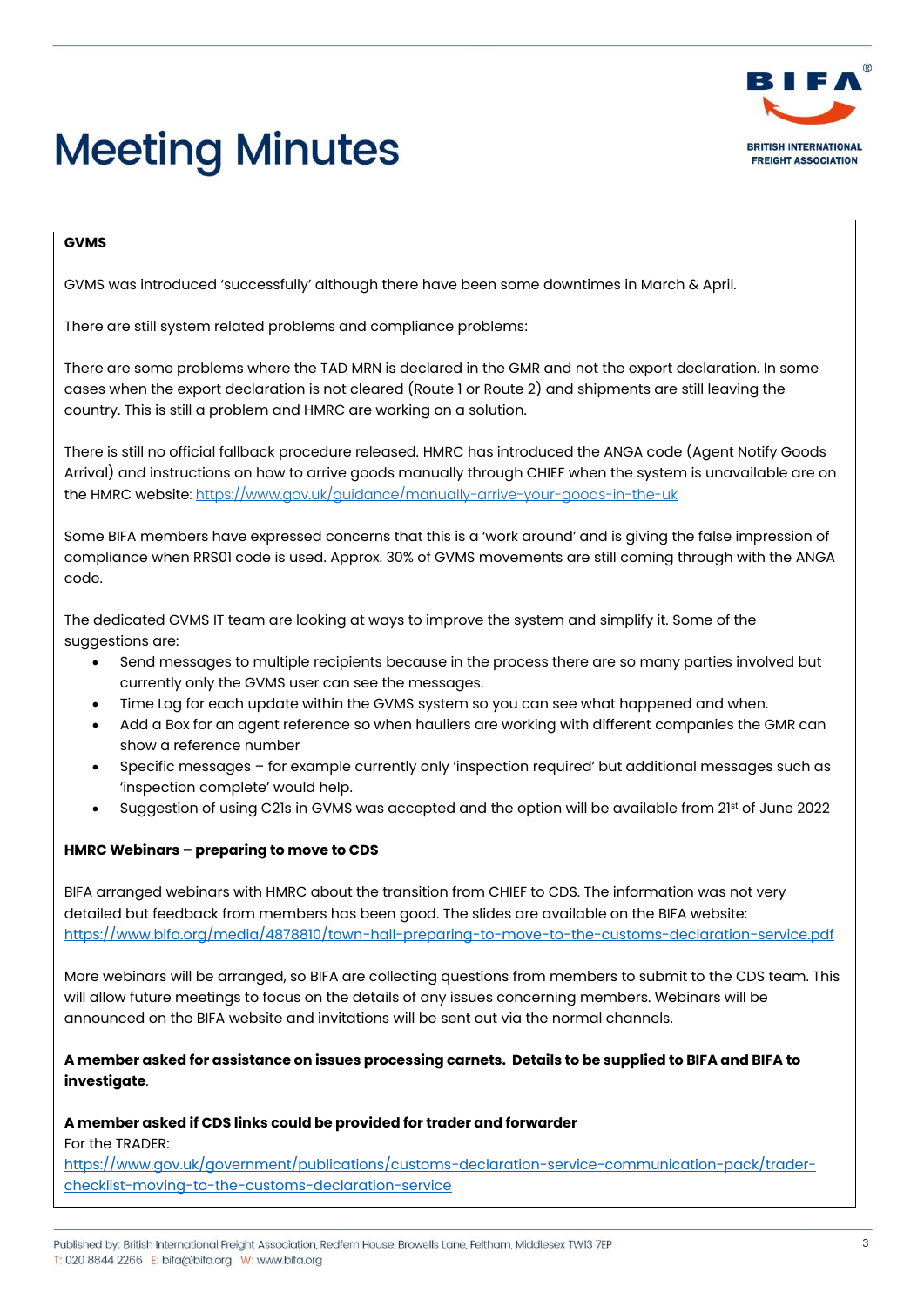

For the DECLARANT

[https://www.gov.uk/government/publications/customs-declaration-service-communication-pack/declarant](https://www.gov.uk/government/publications/customs-declaration-service-communication-pack/declarant-checklist-moving-to-the-customs-declaration-service)[checklist-moving-to-the-customs-declaration-service](https://www.gov.uk/government/publications/customs-declaration-service-communication-pack/declarant-checklist-moving-to-the-customs-declaration-service)

**Question was raised regarding the automatic transfer of MSS reports from CHIEF to CDS. BIFA will investigate whether a new registration is required or not.**

# Agenda item 6 – IATA/FIATA Updates

- Update on IFCC held 23/24 February 2022 FIATA challenged the no vote rule and had its effective-ness suspended. Final decision with IATA Cargo Agency Conference. Under the rules the suspension was carried through at the Cargo Agency Conference (however, IATA are seeking to change the rules so that cannot happen again!)
- Letter lodged with IATA over non-co-operative behaviour awaiting a response from Willie Walsh.
- Big push by IATA on sustainable aviation fuel however, huge cost implications as SAF up to 10 times more expensive and no infrastructure to produce at the rate required.
- Attendees were reminded to check that their HR departments are aware of the DG training schedule that needs to be in place for all DG involved staff. It will be the responsibility of the employer to ensure the correct training is scheduled and applied. This may be subject to audit.
- **Access requirements on IATA.org Dangerous goods Appendix H of the 63rd edition**

## Agenda item 7 – Regional updates

#### **Heathrow**

The latest meeting for Heathrow was held on the 5<sup>th</sup> of May 2022 via Microsoft Teams.

The meeting focused on updating members about the postponement of additional border controls and preparing for the move from CHIEF to CDS.

On the 14<sup>th</sup> of June (yesterday) BIFA had a meeting with the AOCC and a representative from one of the main transit sheds at LHR to discuss to Collection Process and review the document that was originally issued back in 2004 and revised in 2009 and again in 2018. The purpose of the meeting was to ensure the procedures are still fit for purpose and introduce any practical enhancements that could improve the security during the collection process. This topic also covered later on today's agenda.

**Heathrow Statistics**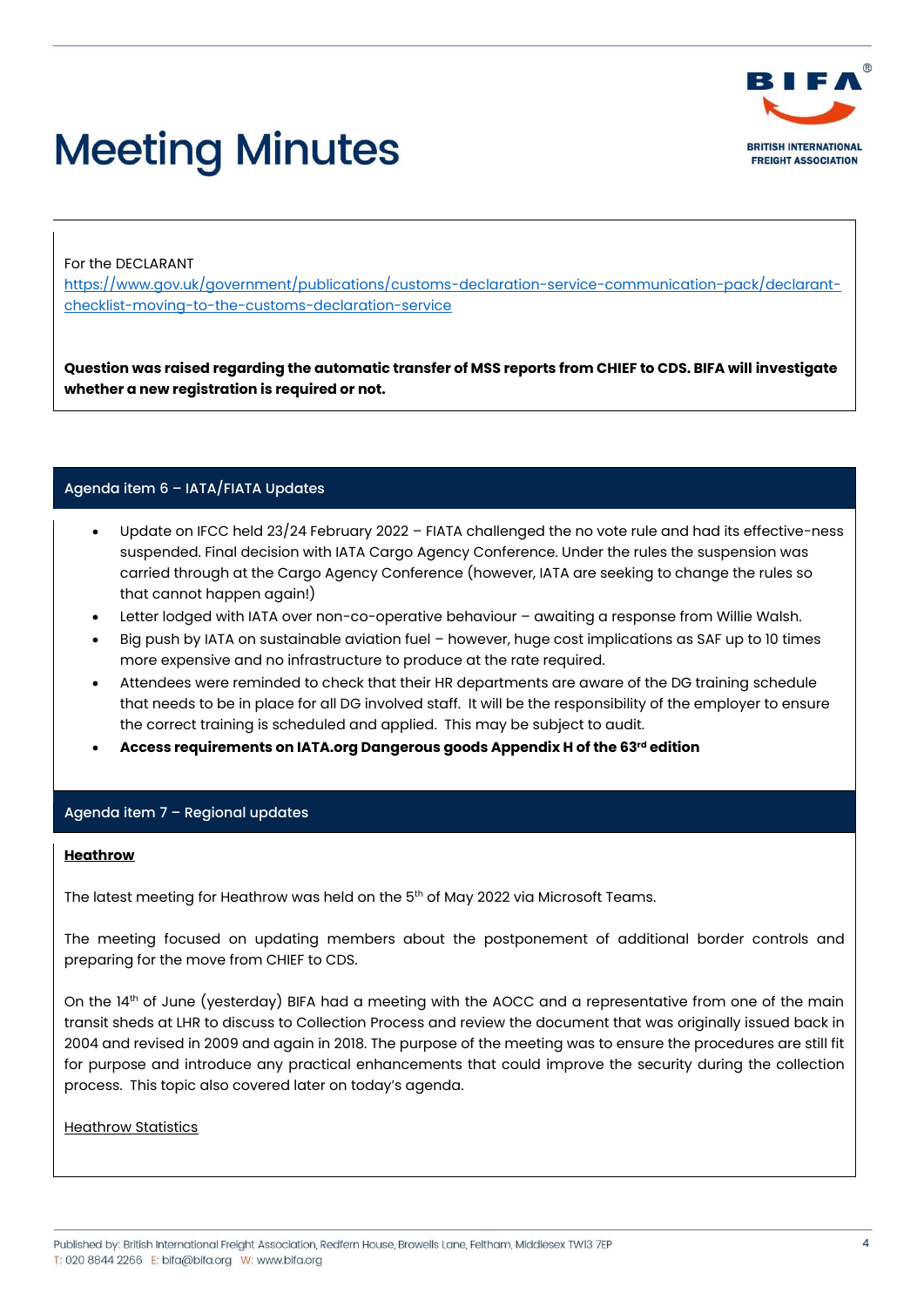

The following figures comparing activity at Heathrow in April over the past 4 years, give a good indication of the post-covid recovery:

| April | Passengers | ATM's  | Cargo    |
|-------|------------|--------|----------|
|       |            |        |          |
| 2019  | 6,798,212  | 40,264 | 132,893  |
|       |            |        |          |
| 2020  | 206,600    | 4,873  | 51,003   |
|       |            |        |          |
| 2021  | 536,039    | 9,896  | 116,.479 |
|       |            |        |          |
| 2022  | 5,081,428  | 32,491 | 112,828  |

Note: The reduction in cargo in April 2022 (71%) compared to April 2021 is mainly due to disruption to Asia/Pacific routes caused by the Russia//Ukraine war.

Next Heathrow meeting - 14<sup>th</sup> July 2022

## **Stansted**

The last meeting at Stansted was held on the  $7<sup>th</sup>$  of June 2022 via Microsoft Teams.

Key points below regarding STN:

Freighter ATM's at STN are down -2.2% and cargo tonnages are down -3.2%.

STN Performance:

- China Southern experienced ground handling staffing issues on the Chinese side, resulting in a reduced schedule.
- DHL operation continued to increase with additional services
- Fedex consolidated their frequencies by up-gauging aircraft
- Titan commenced their own cargo operation on behalf of Geodis
- Ad hoc frequencies and tonnage reduced vs FY21 which was driven by the pandemic
- The reduced belly hold capacity in FY21 resulted in additional freighter operations and increased overall capacity.

The main issue discussed at the last two Stansted meetings is the proposed Northside development at the airport. The plans to not seem to include a BCP and the site of the current BCP appears to be in an area that will be redeveloped.

The BCP is crucial for Forwarders at STN because of the volumes of POAO and the movement of horses (racehorses and polo ponies). The proximity to Newmarket makes Stansted a popular choice for racehorse movements and recently STN handled one flight with 99 Polo ponies.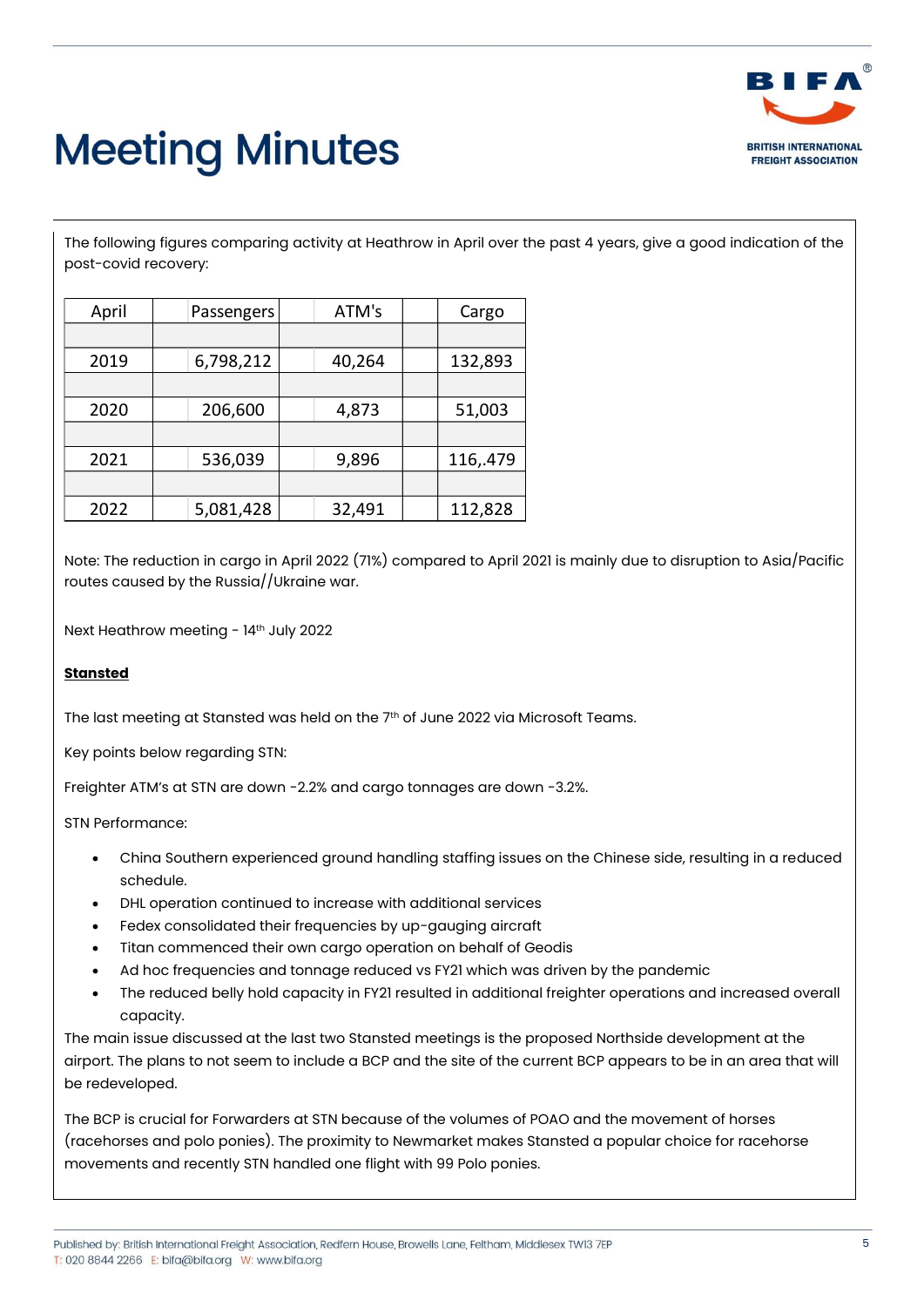

All parties are pushing for MAG management at STN to engage and provide more information about the plans for a future BCP.

Next Stansted meeting September 20th

## **Gatwick**

The latest Regional meeting was held on the 9th of June

Significant increases in short-haul flying programmes from the airport indicate a strong 2022 summer season, with easyJet's leasing of BA slots giving the airline their greatest capacity ever at Gatwick with 120 routes utilising 79 Gatwick-based aircraft.

The return of BA's short haul operations will also see 18 aircraft flying 35 short haul routes, five Gatwick-based Wizz Air aircraft will support their inbound services for a total of 25 routes and Vueling will serve a total of 16 routes, basing two aircraft at Gatwick.

South Terminal - after an incredibly challenging two years for the airport, partners and local communities, the South Terminal reopened on 27th March.

Northern Runway Project - following the Consultation on the Northern Runway Project last year, the substantial task of analysing and evaluating the large number of responses received is progressing. Plans are currently being developed for a second stage, targeted consultation, which will include updates on some of the key issues raised. This will form part of ongoing engagement with statutory stakeholders which will continue throughout this year, prior to the submission of the Development Consent Order to the Planning Inspectorate.

Next Gatwick Meeting 6th September

## **Other**

#### Bournemouth Airport

From almost no cargo pre-pandemic to 20,000 tonnes by end of March 2022. (Volume based mainly on Exports from UK to USA and temporary demand for PPE Imports)

The airport now aims to achieve 35,000 tonnes of through put by 2025 & 50,000 by 2030. A dedicated cargo handling service (Cargo First) has been created to grow the business. They have added nearly 100 jobs and there is potential to create hundreds more over next five years.

European cargo operates a fleet of six A340 cargo converted aircraft between Bournemouth, China, and the USA.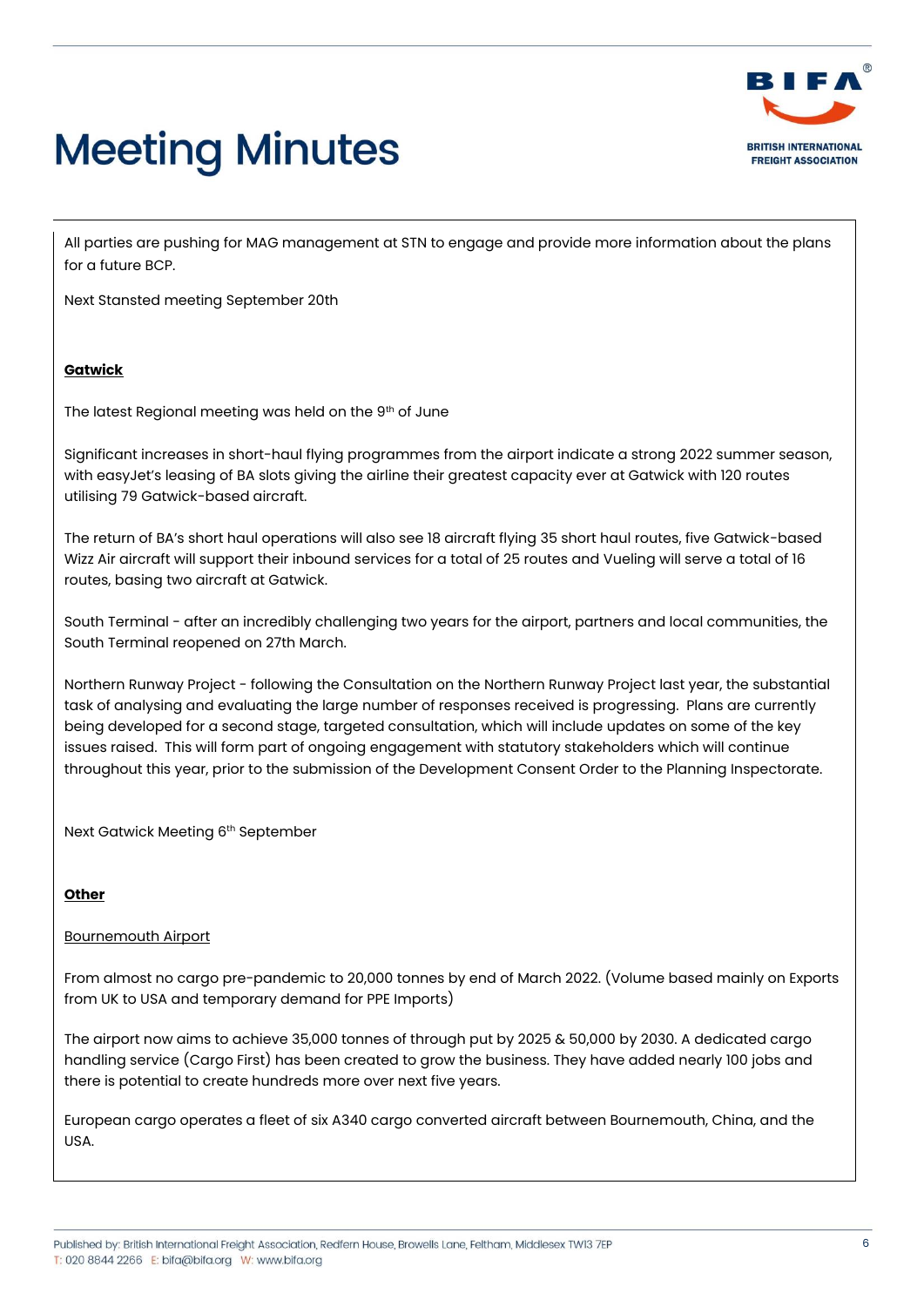

Bournemouth airport claim to have an advantage with fast processing times and with their efficient airfield layout and quick access to motorways, they can deliver cargo from an arriving aircraft to a west London warehouse quicker than via the big London hub airports.

Midlands, North and Scotland

With thanks to MAG Airport Limited for the following on EMA and MAN.

Freighter ATMs are up at MAN (50.4%) and EMA (8%), but down in STN (-2.2%). Tonnes carried reflects these changes, as MAN and EMA are up (81.8% and 4%) while STN is down (-3.2%)

## **EMA – East Midlands**

EMA performance - DHL continued to grow its operations, with EMA increasingly being used as a hub within its European and Transatlantic network, with daily flights increasing to 32 - UPS commenced B747F operations on Transatlantic routes in September 2021, to capitalise on the increased volume capacity facilitated by the opening of its new facility in April 2021. - Fedex introduced regular B777F operations on its Transatlantic routes from February 2022 to meet increasing demand, with total volumes growing by c. 7% - Royal Mail continued to grow operations of its mail flights from EMA, with volumes growing by c. 6% YOY

# **MAN – Manchester**

MAN performance - Qatar Airways primary driver of YoY increase - operating as dedicated cargo service during covid. - Largest operator Fedex experienced 20% YoY growth - DHL commenced services in FY22

# **Edinburgh**

Bellyhold capacity between Scotland and the US has never been higher. Pre-pandemic capacity was typically narrow body but Delta has deployed a widebody aircraft on the route. We will also see the return of Air Canada in June with an upgrade to B787. A full list of transatlantic flights is listed below:

- Virgin is operating 2x weekly flights to Orlando which will operate for the summer season
- Delta has commenced regular widebody services to New York (JFK) and Boston. JFK is now confirmed to operate year-round using widebody capacity
- United is operating to New York (Newark), Washington and Chicago.
- Air Canada has commenced regular widebody services to Toronto
- Westjet has also commenced a 4x weekly Toronto service using B737-MAX8

In addition to transatlantic capacity we also have:

- Qatar Airways has increased to a daily B787 service to Doha and beyond
- Turkish Airlines is operating containerised services using the A321NEO which can connect into their global network
- Multiple daily frequencies operated by Air France/KLM, Lufthansa, Finnair and other EU hub operators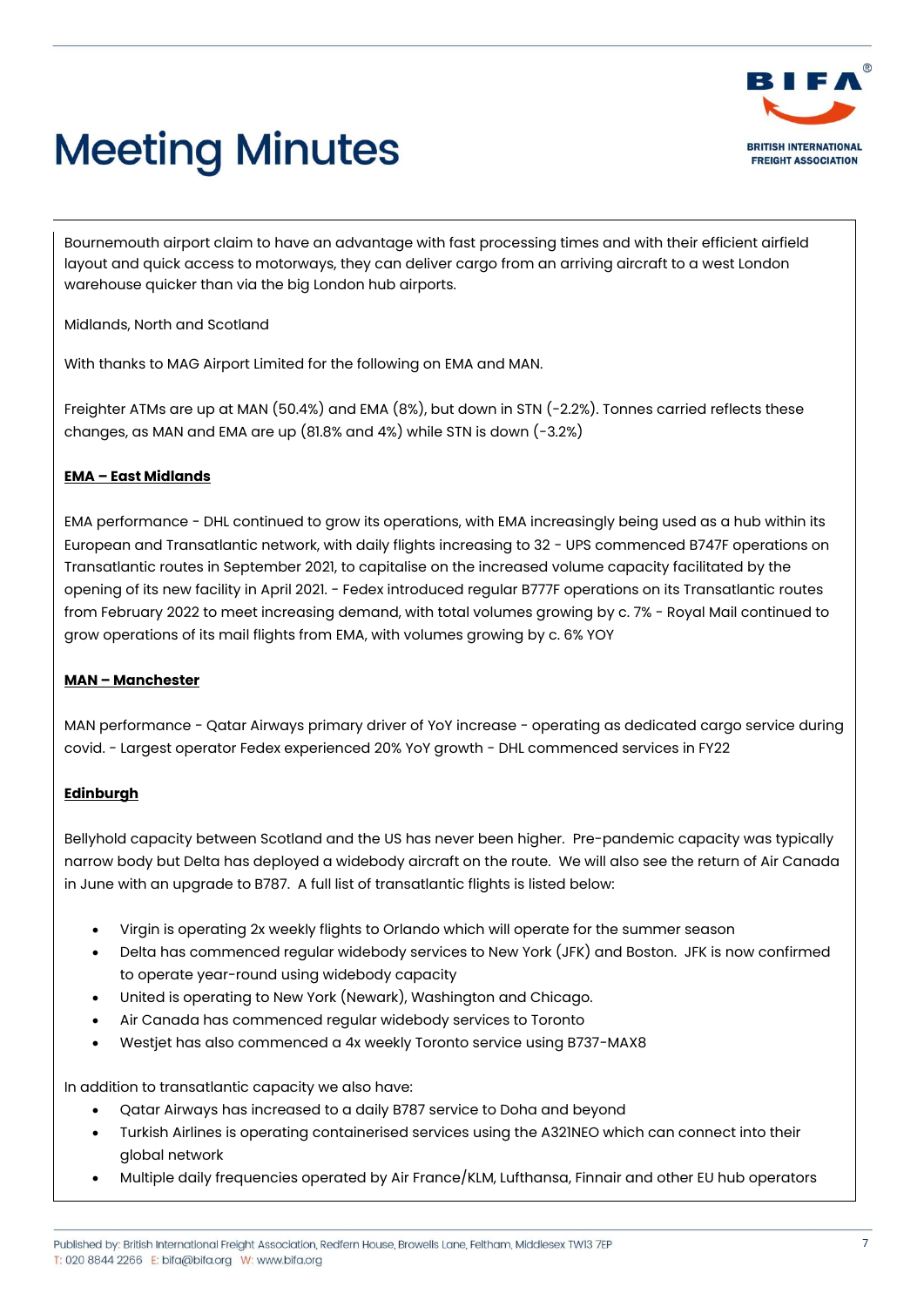

EDI is exploring Green Freeport opportunities.

There are benefits in using and supporting local capacity, reducing in some cases 350 road miles, and 200 air miles for transatlantic routes for those north of the border.

#### **PIK – Prestwick**

•

Prestwick Airport has secured a launch partner for its spaceport development in a deal that hopes to propel Scotland's space industry ambitions.

The spaceport development  $-$  which anticipates the creation of 4,000 new jobs  $-$  aims to see horizontal launches take place from 2023.

Satellites, which weigh around 10kg each and carried via a rocket inside a C17 plane, will be launched into orbit and carry out activities including monitoring climate change, tracking deforestation and identifying illegal fishing or mining activities around the globe.

## Agenda item 8 – Aviation Security Update

#### **SeMS update**

Introduction to SeMS training book vi[a https://caainternational.com/course/security-management-systems](https://caainternational.com/course/security-management-systems-sems/)[sems/](https://caainternational.com/course/security-management-systems-sems/)

Accountable Manger training course (October 2022)

<https://caainternational.com/training-services>

#### **Training**

6x6 image recognition project continues, reviewing existing provision around image recognition.

NXCT development to online deployment DNXCT (digital national x-ray competency test)

Any support for training or advice on background checks please contac[t Avsec.training@avsec.caa.co.uk](mailto:Avsec.training@avsec.caa.co.uk)

## **Vetting**

Turnaround times for CTC (Counter Terrorism Check) for security managers is currently 32 days (same length of time as same period in 2019.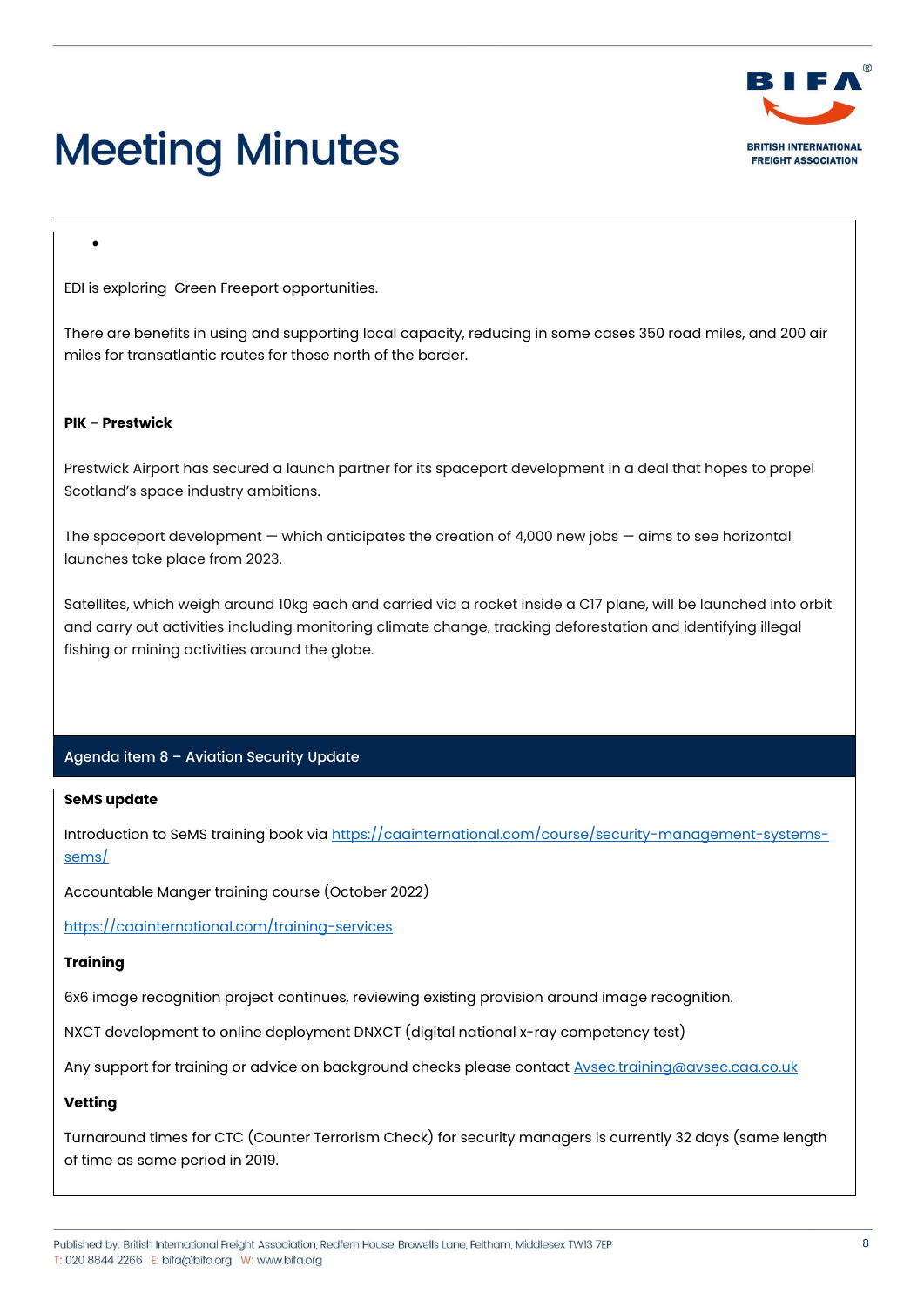

## **FREDDS**

Testing on two new target materials is now complete and RAD (research and Development) are awaiting the technical report to allow rollout to the 21 dogs engaged.

## **Dense, Complex and Difficult (to screen) Cargo**

Consultation group is arranging visits to RA's to further understand the current issues

## **Explosive Vapour Detection (EVD)**

The European Civil Aviation Conference (ECAC) are finalising a common testing methodology that will allow EVD equipment to be tested for the screening of cargo. Probably no update until end of this year.

# Agenda item 9 – Environmental/Green initiatives

This topic encouraged good conversation.

One member advised on the roll-out of electric trucks (hub to hub) and vans (local collection and delivery). In some instances, electric bikes are being used in their network. Although charging will take place on their own sites, it is thought that overall charging of vehicles for the industry could be problematic.

An alternative is battery charging points but would require battery swap out operation. There is also the idea of solar power charging to consider.

Leasing such vehicles seems preferential to buying.

There are also alternative for fork lift trucks (FLT) insofar that lithium ion can be used rather than standard batteries.

One member said that carbon journey calculators (software) are available that can assist those smaller to medium companies.

Solar panels on buildings/facilities are considered an asset improvement and should be discussed with your landlord as there are many ways the electricity can be applied/paid for.

# Agenda item 10 – Import collections

The group discussed the lack of consistency around the import collection protocols of the ground handlers/TSO's. BIFA recently met with Airline Operators Committee Cargo AOCC and a ground handler to discuss the existing protocol (which has not often been referred to). The idea being that we update/amend the document with input form both agents and shed operators in order that the process can be consistent across all TSO's.

**Attendees were provided with a last page document (see attached) that required their input/feedback to confirm whether or not the practices are still relevant.**

## Agenda item 11 – Action points and date/time of next meeting